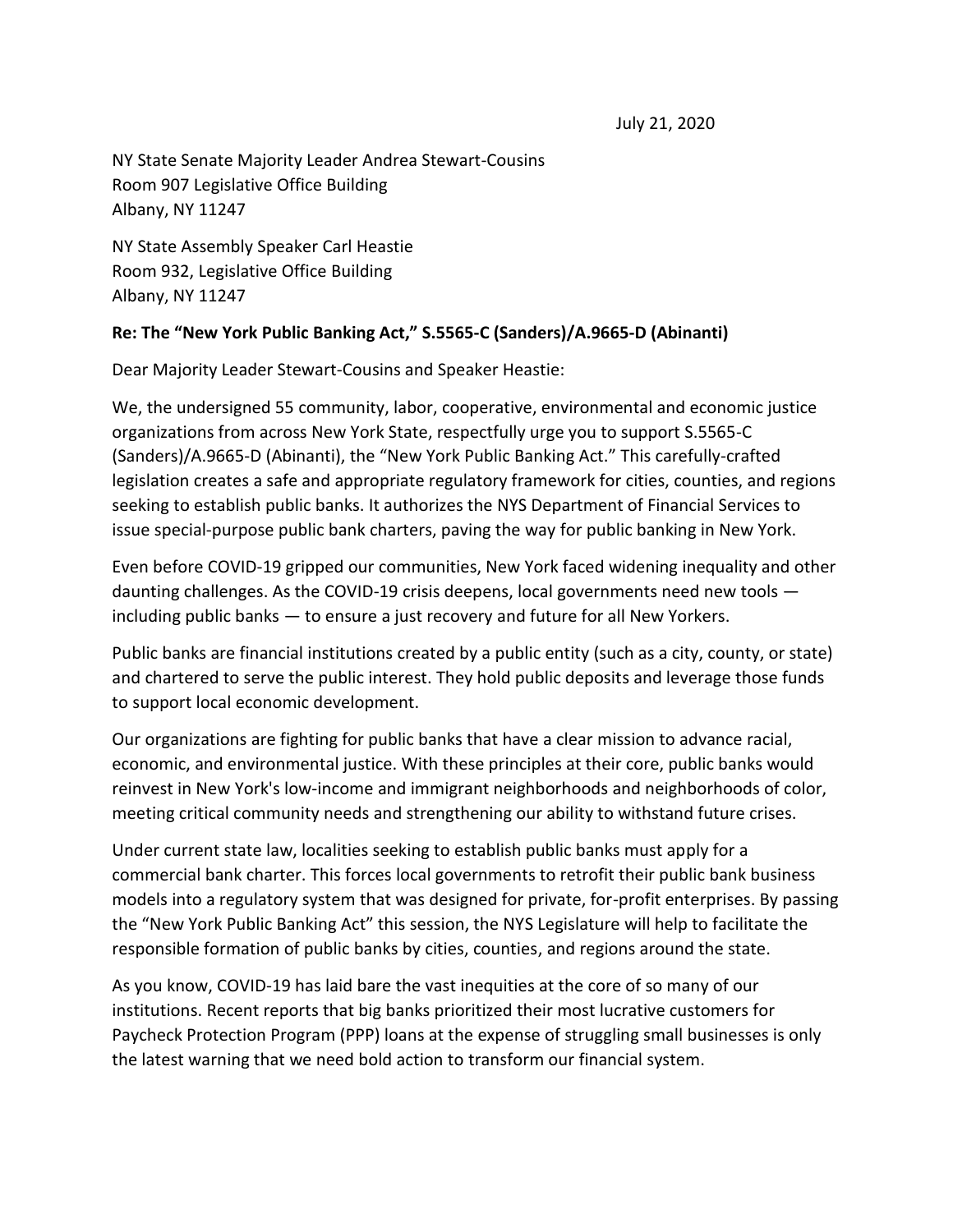Wall Street banks have for decades blocked low-income people, immigrants, and people of color from mainstream banking, relegating them to high-cost, predatory financial services that extract massive amounts of wealth from communities and perpetuate poverty and inequality.

Public banks would partner with our state's numerous community-based lenders to deliver responsible financing and emergency funding to small and worker-owned businesses – including MWBEs – hardest hit by COVID-19. They would invest in economic development initiatives that build, rather than extract, wealth, such as permanently-affordable housing, community-controlled renewable energy, and more. They would also expand access to highquality, affordable banking services in New York's historically-redlined communities of color.

Public banking is a proven model; it is common throughout the world, from Costa Rica to Germany. In the U.S., the Bank of North Dakota has successfully financed public projects and made responsible loans to small businesses, farmers, and others for more than a century. The Bank of North Dakota recently has been credited with helping North Dakota small businesses access more PPP funding, per private sector worker, than small businesses in any other state in the country.

Last year, California enacted legislation to facilitate public banking at the local level. It's time for New York to take action and usher in democratic financial institutions that meet the needs of New York's communities, during the COVID-19 crisis—and beyond.

## Sincerely,

Action for A Better Community Banana Kelly Community Improvement Association A Bookkeeping Cooperative Carroll Gardens Association Center for Family Life Center for Frontline Retail Chhaya CDC Citizen Action of New York City Roots Community Land Trust City Roots Contractors Guild Communications Workers of America District 1 Cooper Square Committee District Council 37, AFSCME Ethical Humanist Society of Long Island The Financial Clinic Food & Water Watch Freedom To Thrive Fruit Belt Community Land Trust